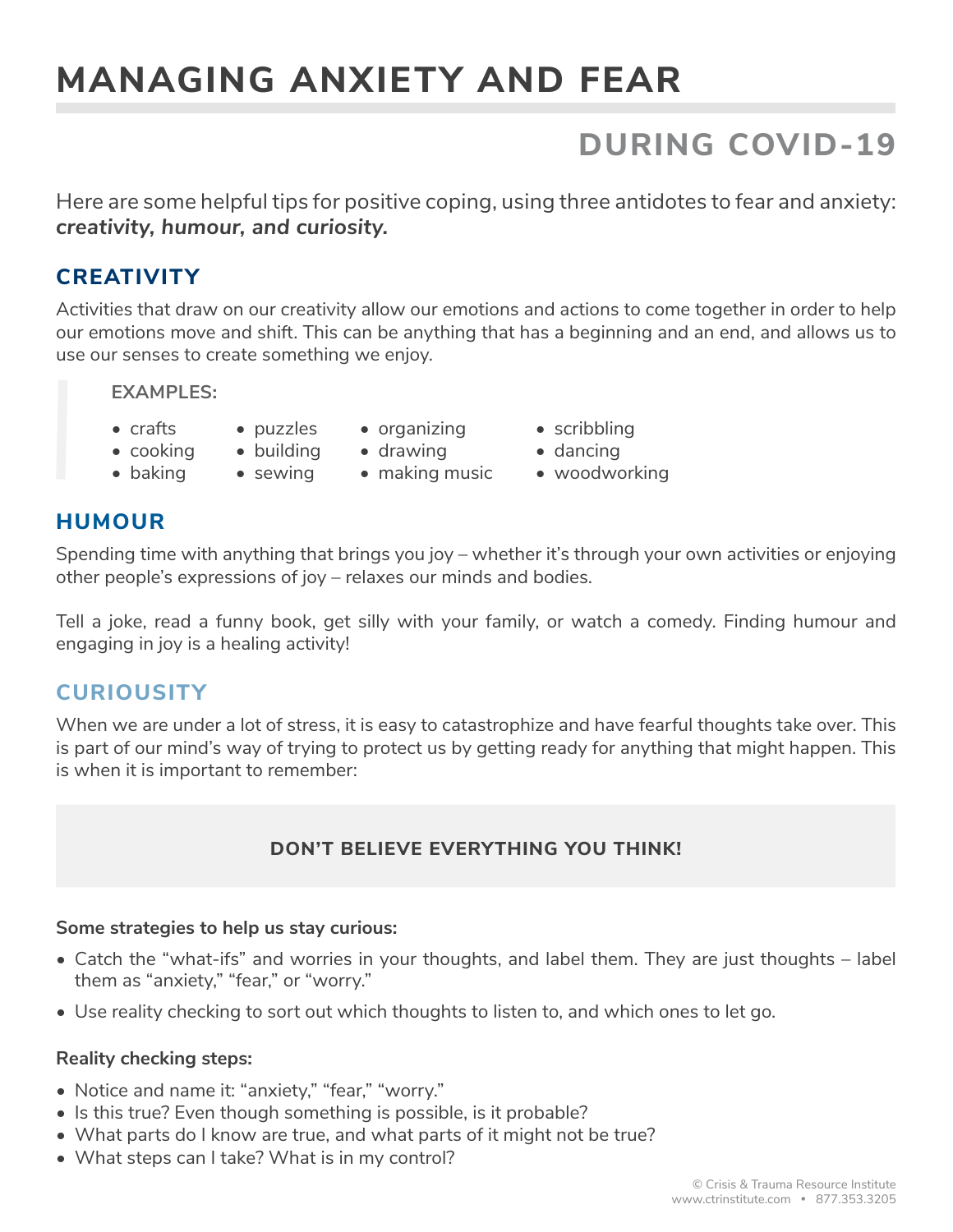# **STRATEGIES FOR SUPPORTING CHILDREN**

# **DURING COVID-19**

## **ACKNOWLEDGE FEARS & BE REAL**

- Be honest and give age-appropriate information
- Occasionally be open about your own emotions
- Help children see it is okay to have feelings AND show them that you can manage them

#### **HELP MANAGE NEWS INTAKE**

- Children look to the adults around them to learn how frightened they should be
- It's helpful if adults take in the news and then convey it to children, rather than children viewing news on their own
- Discuss news in the context of a supportive relationship and in manageable bits
- Help children learn about credible news sources

#### **BE CURIOUS WITH THEM**

- Ask about what they are hearing and thinking
- Respond to their questions with facts
- Use developmentally appropriate language and relatable examples
- Follow their lead of where their thoughts are going, and help them limit
- the amount of time spent focusing on them.

#### **YOUR PRESENCE AND ATTENTION ARE KEY**

- Be available for questions or expressions of emotion
- It's okay if you don't have all the answers; your presence can help them tolerate not knowing
- Find simple activities to keep busy and shift attention when they're ready

#### **ROUTINE!**

- Participate in regular activities as much as possible
- Eat, sleep, bathe, and play at regular times that children are used to
- Help children know what they can do this builds self-efficacy (this may include chores around the house, creating new things, continuing to play, etc.)